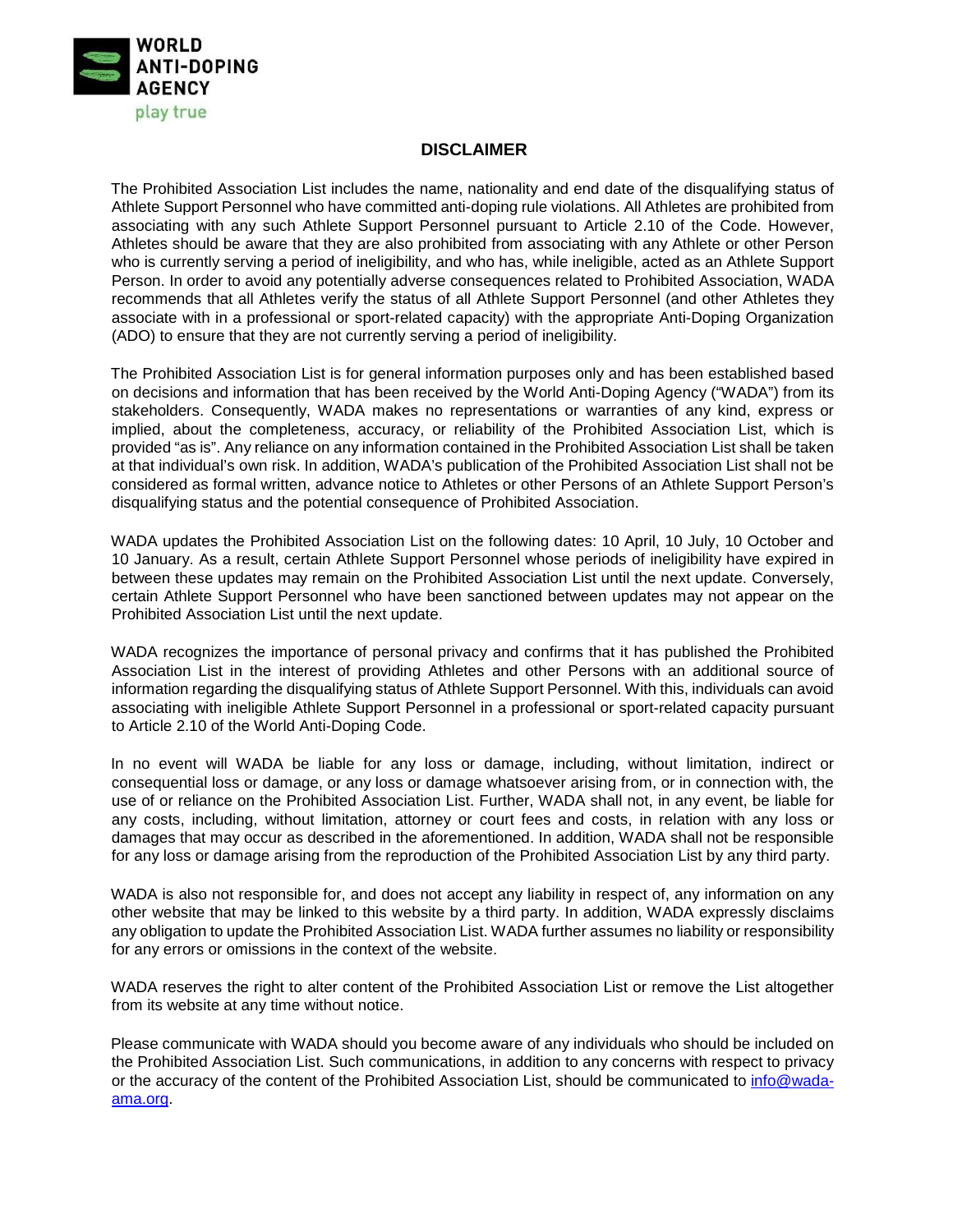| Last name        | <b>First name</b> | <b>Nationality</b> | <b>Suspension dates</b> |
|------------------|-------------------|--------------------|-------------------------|
| 1 Abdulhameid    | Mohsen Nematullah | SAU                | Until 16/04/2023        |
| 2 Acampora       | Domenico          | <b>ITA</b>         | Until 19/01/2032        |
| 3 Adlet          | Mussin            | <b>KAZ</b>         | Until 15/11/2021        |
| 4 Ahmadi         | Rouhollah         | <b>IRN</b>         | Until 23/05/2022        |
| 5 Alaver         | Mati              | <b>EST</b>         | Until 27/08/2023        |
| 6 Anedda         | Simone            | <b>ITA</b>         | Until 19/03/2040        |
| 7 Anzorov        | Imran             | <b>RUS</b>         | Life                    |
| 8 Aubut          | Andre             | <b>CAN</b>         | Life                    |
| 9 Azhbenbekuly   | Shaikhanov Marat  | <b>KAZ</b>         | Life                    |
| 10 Basdenski     | <b>Bartosz</b>    | POL                | Until 31/05/2025        |
| 11 Bai           | Yue               | <b>CHN</b>         | Until 15/07/2023        |
| 12 Balmus        | Dorin             | <b>MDA</b>         | Life                    |
| 13 Barbi         | Roberto           | <b>ITA</b>         | Until 28/07/2047        |
| 14 Barni         | Leonardo          | ITA                | Unitl 01/05/2036        |
| 15 Barotti       | Riccardo Stefano  | <b>ITA</b>         | Life                    |
| 16 Basarab       | Laurentiu         | <b>ROU</b>         | Life                    |
| 17 Bell          | Kenta             | <b>USA</b>         | Life                    |
| 18 Belova        | L                 | <b>BLR</b>         | Life                    |
| 19 Bertelli      | Giangiacomo       | <b>ITA</b>         | Until 26/04/2036        |
| 20 Bianchi       | Vittorio Emanuele | <b>ITA</b>         | Life                    |
| 21 Bianculli     | Massimo           | <b>ITA</b>         | Until 05/02/2024        |
| 22 Bogdan        | Capra Marius      | <b>ROU</b>         | Unitl 09/06/2024        |
| 23 Borca         | Adrian            | <b>ROU</b>         | Until 21/04/2034        |
| 24 Borriello     | Antonino          | <b>ITA</b>         | Until 28/04/2032        |
| 25 Borzov        | Nikolai           | <b>EST</b>         | Life                    |
| 26 Brossa        | Diego             | <b>ITA</b>         | Until 23/03/2034        |
| 27 Brown         | Jeffrey           | <b>USA</b>         | Until 29/09/2023        |
| 28 Bruyneel      | Johan             | <b>BEL</b>         | Life                    |
| 29 Buccella      | Matteo            | <b>ITA</b>         | Until 21/05/2034        |
| 30 Busca         | Stefano           | ITA                | Until 05/06/2033        |
| 31 Camerini      | Maurizio          | ITA                | Life                    |
| 32 Carella       | Cinzia            | <b>ITA</b>         | Until 16/10/2032        |
| 33 Celaya-Lezama | Pedro             | <b>ESP</b>         | Life                    |
| 34 Chegin        | Viktor            | <b>RUS</b>         | Life                    |
| <b>35 Chi</b>    | Yuzhai            | <b>CHIN</b>        | Until 17/10/2022        |
| 36 Chiste        | Roberto           | <b>ITA</b>         | Until 22/09/2033        |
| 37 Chykyda       | Yuriy             | <b>UKR</b>         | Until 25/01/2027        |
| 38 Ciappi        | Giulano           | ITA                | Until 22/09/2029        |
| 39 Cocimano      | Marcello          | ITA                | Until 26/04/2031        |
| 40 Coconi        | Cesare            | ITA                | Life                    |
| 41 Coletta       | Gaetano           | <b>ITA</b>         | Until 22/05/2033        |
| 42 Dank          | Stephen           | <b>AUS</b>         | Life                    |
| 43 De Filippo    | Marco             | <b>ITA</b>         | Until 06/06/2028        |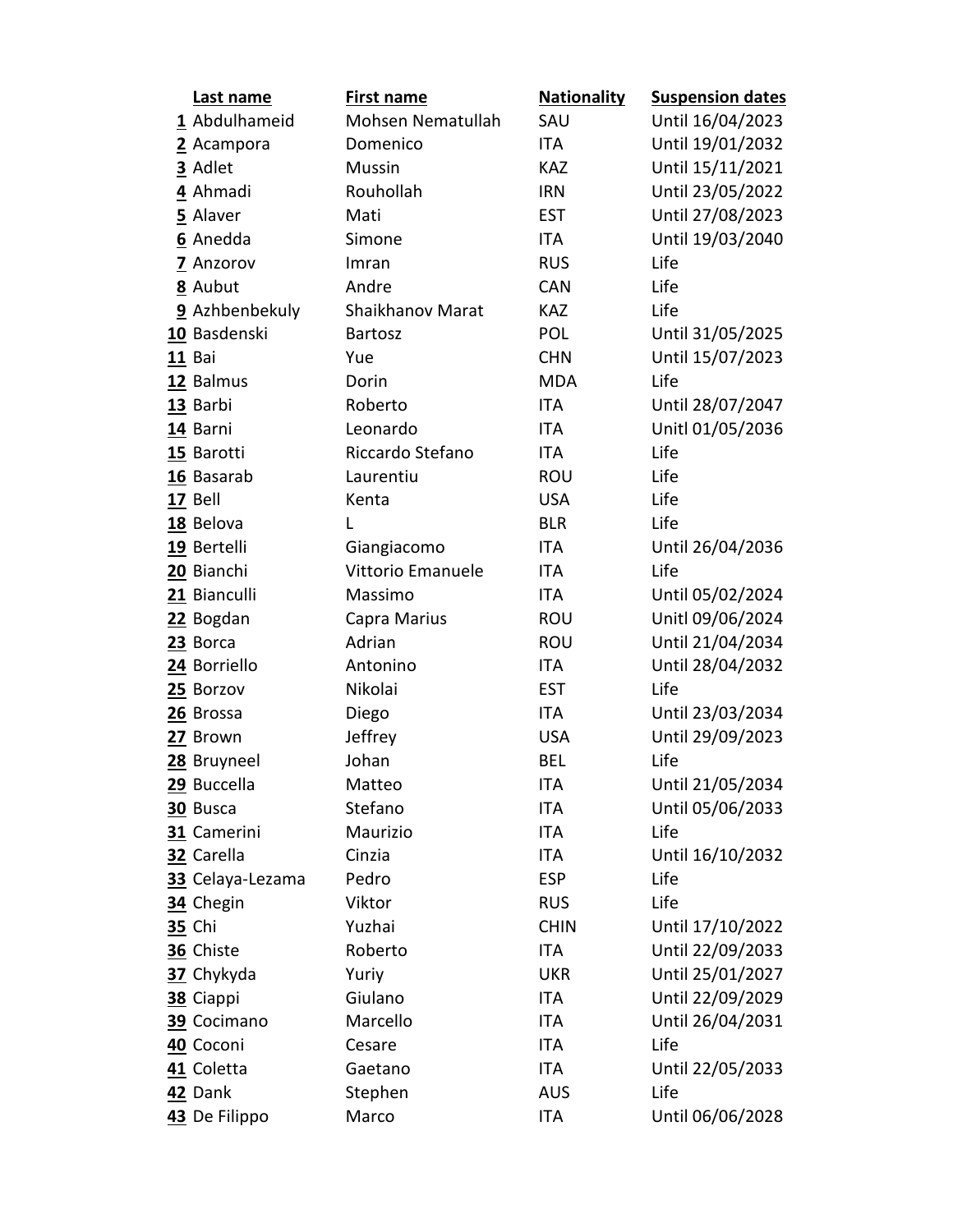| 44 De Lellis               | Nando              | <b>ITA</b>        | Until 31/05/2034         |
|----------------------------|--------------------|-------------------|--------------------------|
| 45 de Moraes               | Ronaldo Quirino    | <b>BRA</b>        | Life                     |
| 46 Del Fatti               | Alessandro         | <b>ITA</b>        | Until 30/09/2030         |
| 47 Despotovic              | Milan              | <b>SRB</b>        | Life                     |
| 48 Dollinar                | Enrico             | ITA               | Until 25/02/2024         |
| 49 Drandalov               | Bogdan             | <b>ITA</b>        | Until 28/03/2025         |
| 50 Drummond                | Jonathan           | <b>USA</b>        | Until 16/12/2022         |
| 51 Duquette                | Maurice            | <b>CAN</b>        | Life                     |
| 52 Durmusoglu              | Metin              | <b>TUR</b>        | Life                     |
| 53 Dursun Hatipoglu        | Oznur              | <b>TUR</b>        | Life                     |
| 54 Eremenko                | Andrei Valerievich | <b>RUS</b>        | Until 15/04/2024         |
| 55 Fabbi                   | Ferruccio          | ITA               | Until 05/06/2033         |
| 56 Ferrari                 | Michele            | <b>ITA</b>        | Life                     |
| 57 Filippi                 | Dario              | <b>ITA</b>        | Until 21/04/2026         |
| 58 Florea                  | Dorel              | <b>ITA</b>        | Until 05/06/2033         |
| 59 Formica                 | Giancarlo          | <b>ITA</b>        | Until 07/09/2036         |
| 60 Forti                   | Piero              | <b>ITA</b>        | Until 29/01/2033         |
| 61 Frediani                | Viscardo           | <b>ITA</b>        | Life                     |
| 62 Galletta                | Carmine            | ITA               | Until 14/01/2040         |
| 63 Gingras                 | Michael            | <b>USA</b>        | Until 16/01/2029         |
| 64 Giorgione               | Walter             | <b>ITA</b>        | Until 15/01/2022         |
| 65 Giuliani                | Donato             | <b>ITA</b>        | Life                     |
| 66 Giustarini              | Simone             | <b>ITA</b>        | Life                     |
| 67 Glasgow                 | Scott              | <b>USADA</b>      | Until 09/08/2023         |
| 68 Gorodnichev             | Ilya               | <b>RUS</b>        | Until 28/11/2022         |
| 69 Graham                  | Trevor             | <b>USA</b>        | Life                     |
| <b>70 Gu</b>               | Xiaoying           | <b>CHN</b>        | Until 15/7/2027          |
| 71 Gudratov                | Khalid             | AZE               | Until 13/02/2024         |
| 72 Hatipoglu               | Ertan              | <b>TUR</b>        | Life                     |
| <u>73</u> Hoch             | Emil               | LIE               | Until 17/09/2022         |
| 74 Ikonnikova              | Elena              | <b>RUS</b>        | Until 20/11/2023         |
| 75 Kahramanoglu            | Caglar             | <b>TUR</b>        | Life                     |
| 76 Kairatuly               | Aben Talgat        | <b>KAZ</b>        | Until 21/11/2023         |
| 77 Karamyan                | Artur              | <b>RUS</b>        | Until 20/11/2023         |
| 78 Kazarin                 | Vladimir           | <b>RUS</b>        | Life                     |
| 79 Kholnazarov             | Toledzhon          | <b>UAE</b>        | Until 07/05/2022         |
| 80 Kolbayev                |                    |                   |                          |
| 81 Korolev                 | Aibol              | <b>KAZ</b>        | Until 21/11/2023         |
|                            | Pavel              | <b>RUS</b>        | Life                     |
| 82 Kopper                  | Cornelia           | <b>AUS</b>        | Until 10/12/2030         |
| 83 Kosarev                 | Andrey             | <b>RUS</b>        | Life                     |
| 84 Kruger                  | Michael            | DK                | Until 28/06/2023         |
| 85 Leali                   | <b>Bruno</b>       | ITA               | Until 08/05/2026         |
| 86 Leinders<br>87 Lienhart | Geert<br>Johann    | BEL<br><b>AUT</b> | Life<br>Until 22/06/2030 |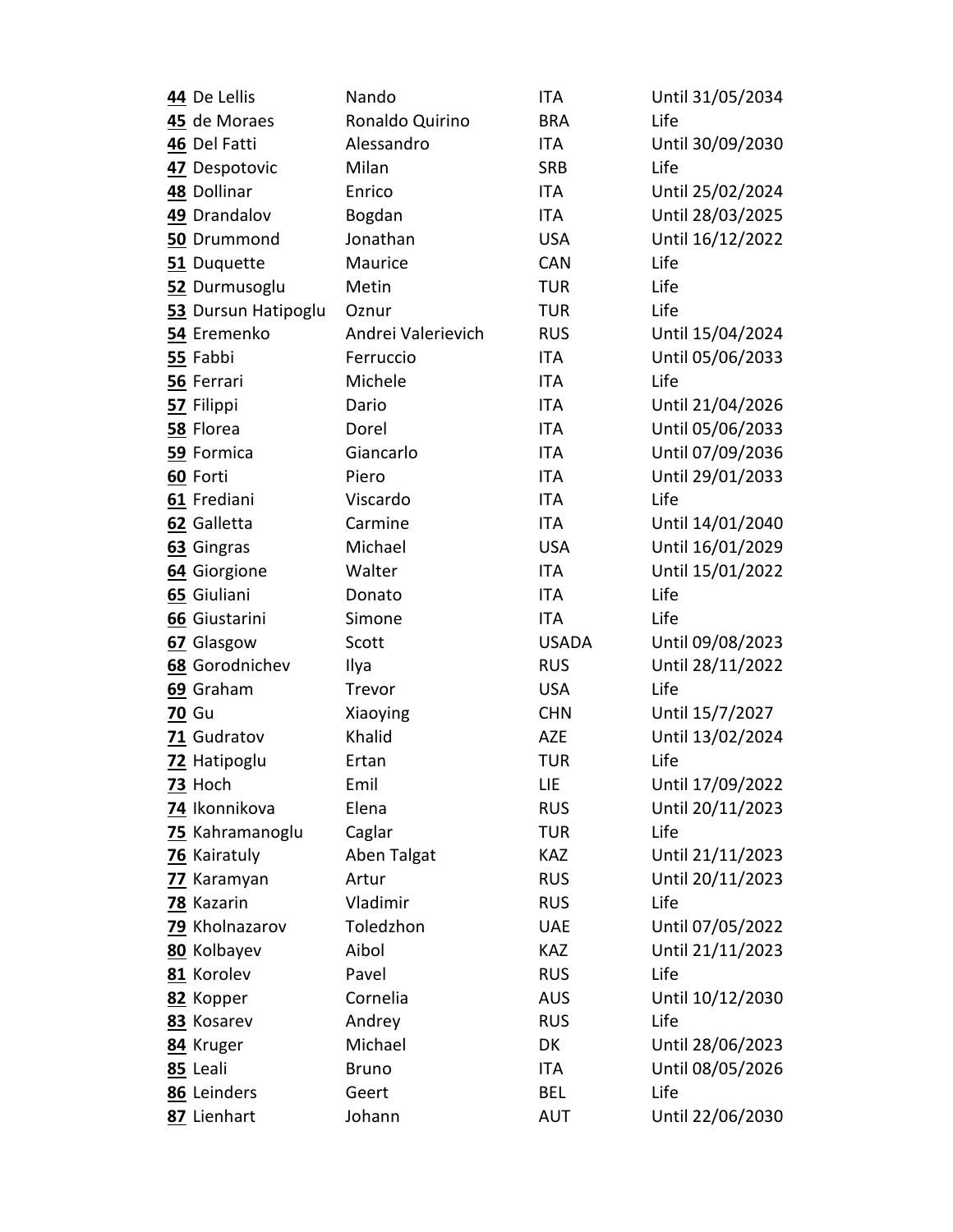| <b>88 Liu</b> |                    | Ning                 | <b>THA</b> | Life             |
|---------------|--------------------|----------------------|------------|------------------|
|               | 89 Nikitenko       | Lubov Ivanovna       | <b>KAZ</b> | Until 07/06/2025 |
|               | 90 Malini          | Andrea               | <b>ITA</b> | Life             |
|               | 91 Manelli         | Filippo              | ITA        | Life             |
|               | 92 Manion          | Jim                  | <b>USA</b> | Until 10/10/2025 |
|               | 93 Mariana         | Tirca                | <b>ROU</b> | Until 09/06/2022 |
|               | 94 Marti           | Jose-Pepe            | <b>USA</b> | Until 11/06/2027 |
|               | 95 Mattioli        | Luca                 | ITA        | Until 30/03/2034 |
|               | 96 Mattozzi        | Walter               | <b>ITA</b> | Until 22/02/2036 |
|               | 97 Mayer           | Walter               | <b>AUT</b> | Life             |
|               | 98 Melnikov        | Alexey               | <b>RUS</b> | Life             |
|               | 99 Miotti          | Luigino              | ITA        | Life             |
|               | 100 Mokhnev        | Vladimir             | <b>RUS</b> | Until 23/12/2026 |
|               | 101 Moletta        | Natalino             | <b>ITA</b> | Life             |
|               | 102 Moresanu       | Elena                | <b>ROU</b> | Life             |
|               | 103 Mosca          | Stefano              | <b>ITA</b> | Until 28/04/2032 |
|               | 104 Moscariello    | Valerio              | CAN        | Until 16/12/2021 |
|               | <b>105 Muis</b>    | Teo                  | <b>NED</b> | Life             |
|               | 106 Munari         | Matteo               | ITA        | Until 12/04/2031 |
|               | 107 Mutlusoy       | Erol                 | <b>TUR</b> | Life             |
|               | 108 Nigrelli       | Guido                | <b>ITA</b> | Life             |
|               | 109 Oaida          | <b>Iulian Florin</b> | <b>ROU</b> | Until 26/04/2024 |
|               | <b>110 Ozel</b>    | Ziya                 | <b>TUR</b> | Life             |
|               | 111 Ozsoy          | Fikret               | <b>TUR</b> | Life             |
|               | 112 Palmeri        | Nicholas             | <b>ITA</b> | Until 05/02/2032 |
|               | 113 Paltrineri     | Moritz               | ITA        | Life             |
|               | 114 Park           | Hyekang              | <b>KOR</b> | Life             |
|               | 115 Parkin         | Alexander            | <b>RUS</b> | Until 20/11/2023 |
|               | 116 Patrugan       | Clara                | <b>ROU</b> | Until 02/04/2023 |
|               | 117 Pearce         | <b>Matthew Shane</b> | <b>AUS</b> | Until 08/11/2022 |
|               | 118 Pereira Junior | Joao Vieira          | <b>BRA</b> | Life             |
|               | 119 Perez          | Wilbert              | <b>COL</b> | Until 07/04/2024 |
|               | 120 Piolanti       | Raphaël              | <b>FRA</b> | Life             |
|               | 121 Portugalov     | Sergei Nikolaevich   | <b>RUS</b> | Life             |
|               | 122 Rada           | Sasa                 | ITA        | Until 18/06/2024 |
|               | 123 Rattini        | Giacomo              | ITA        | Until 22/02/2036 |
| 124 Riza      |                    | Yetis                | <b>TUR</b> | Life             |
|               | 125 Salazar        | Alberto              | <b>USA</b> | Until 29/09/2023 |
|               | 126 Savin          | Aleksei              | <b>RUS</b> | Until 02/04/2023 |
|               | 127 Scarpelli      | Tommaso              | ITA        | Until 13/05/2033 |
|               | 128 Schiari        | Silvio               | ITA        | Until 18/06/2038 |
|               | 129 Schirinzi      | Alessio              | ITA        | Until 02/07/2033 |
|               | 130 Schwazer       | Alex                 | ITA        | Until 07/07/2024 |
|               | 131 Seminara       | Roberto              | <b>ITA</b> | Until 13/05/2033 |